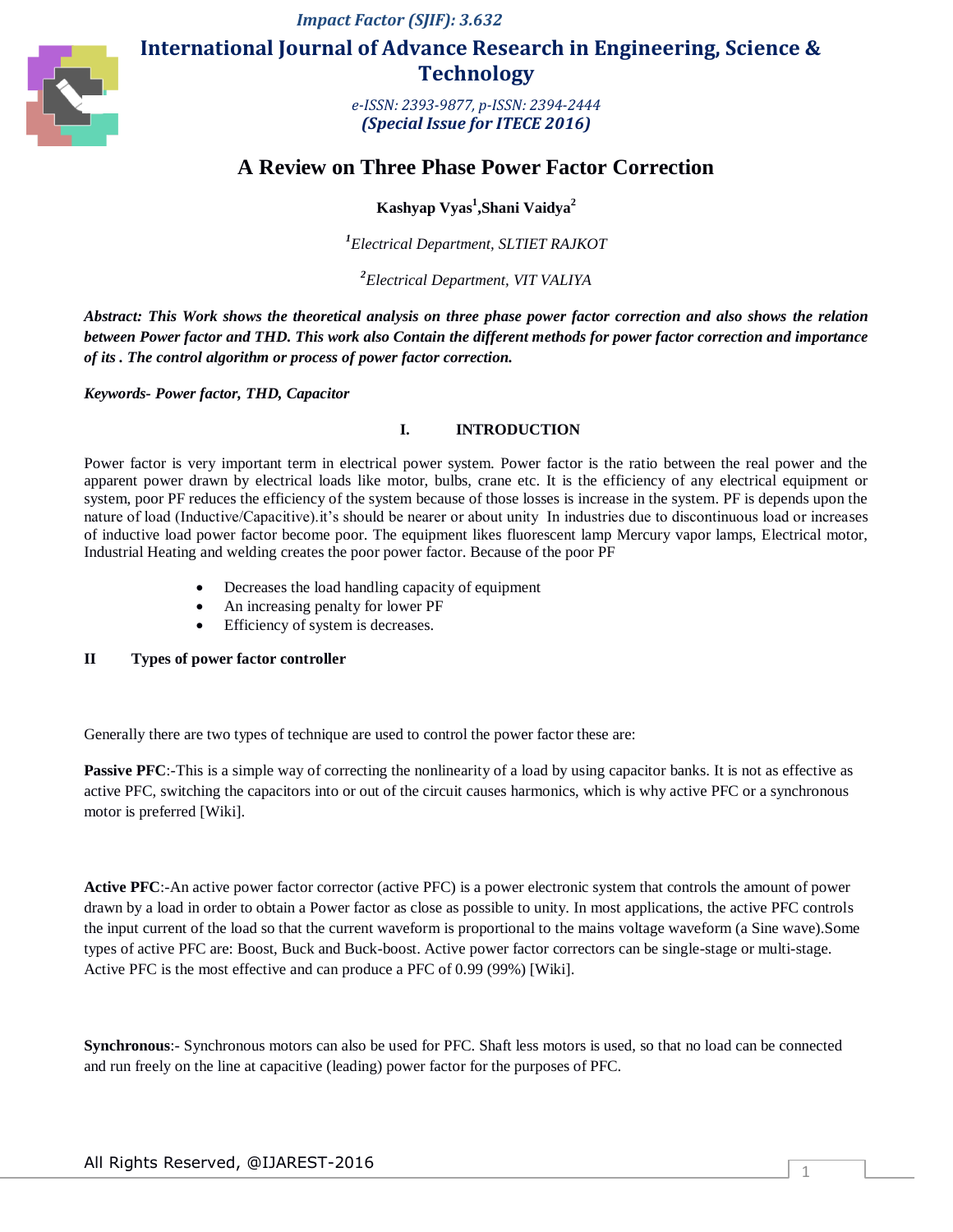# **III CAPACITOR**

The static capacitor owing to its low losses, simplicity and high efficiency is now used almost universal y for power factor correction.

**What is a Capacitor?**-Simply put, a capacitor is an electric device that can store electric charge for later release. Generally, capacitors are used in one of the three ways: to store and release energy, to discriminate between DC (direct current) and AC (alternating current) frequencies, and to discriminate between higher and lower AC frequencies. A simple capacitor consists of two metal plates that are held parallel to each other with a small place between them. An insulating material called dielectric occupies the space. This insulating material can be made of many materials including oil, paper, glass, ceramics, and mica, plastic, or even air. Capacitance is a measure of the energy that a capacitor is capable of storing. The capacitance of a device is directly proportional to the surface areas of the plates and inversely proportional to the plates' separation.

**How Capacitors Work:-**Induction motors, transformers and many other electrical loads require magnetizing current (KVAR) as well as actual power (KW). By representing these components of apparent power (KVA) as the sides of a right triangle, we can determine the apparent power from the right triangle rule:  $KVA^2 = KW^2 + KVAR^2$ . To reduce the KVA required for any given load, you must shorten the line that represents the KVAR. This is precisely what capacitors do. The capacitor performs the function of an energy storage device. By supplying KVAR right at the load, the capacitors relieve the utility of the burden of carrying the extra KVAR. This makes the utility transmission/distribution system more efficient, reducing cost for the utility and their customers. The figure below shows an induction motor operating under partially loaded conditions without power factor correction. Here the feeder line must supply both magnetizing (reactive) and useful currents.

#### **Determining Capacitor Requirements**

The total KVAR rating of capacitors required to improve the power factor to any desired value can be calculated by using the tables published by leading power factor capacitor manufacturers. To properly select the amount of KVAR required to correct the lagging power factor of a 3-phase motor you must follow the steps as stated.

**Step #1:** Determine KW and Existing Power Factor.

**Step # 2:** Existing Power Factor on Table, move across table to Desired PowerFactor. The number represented is your multiplier number.

**Step #3:** Multiply KW by the multiplier of the Desired Power Factor

## **Typical Locations for Power Capacitors (Where/ What Type to Install)**

The successful operation of a power factor correction depends largely on the correct positioning of the capacitors in the network; the importance of studying all relevant factors is emphasized. The relevant factors are: tariff in force; metering point; details of light, average, and full load KVA, KW and power factor; position of motors, welding equipment, transformers or other equipment causing bad power factor; and supply system problems such as harmonics. The siting of the

# All Rights Reserved, @IJAREST-2016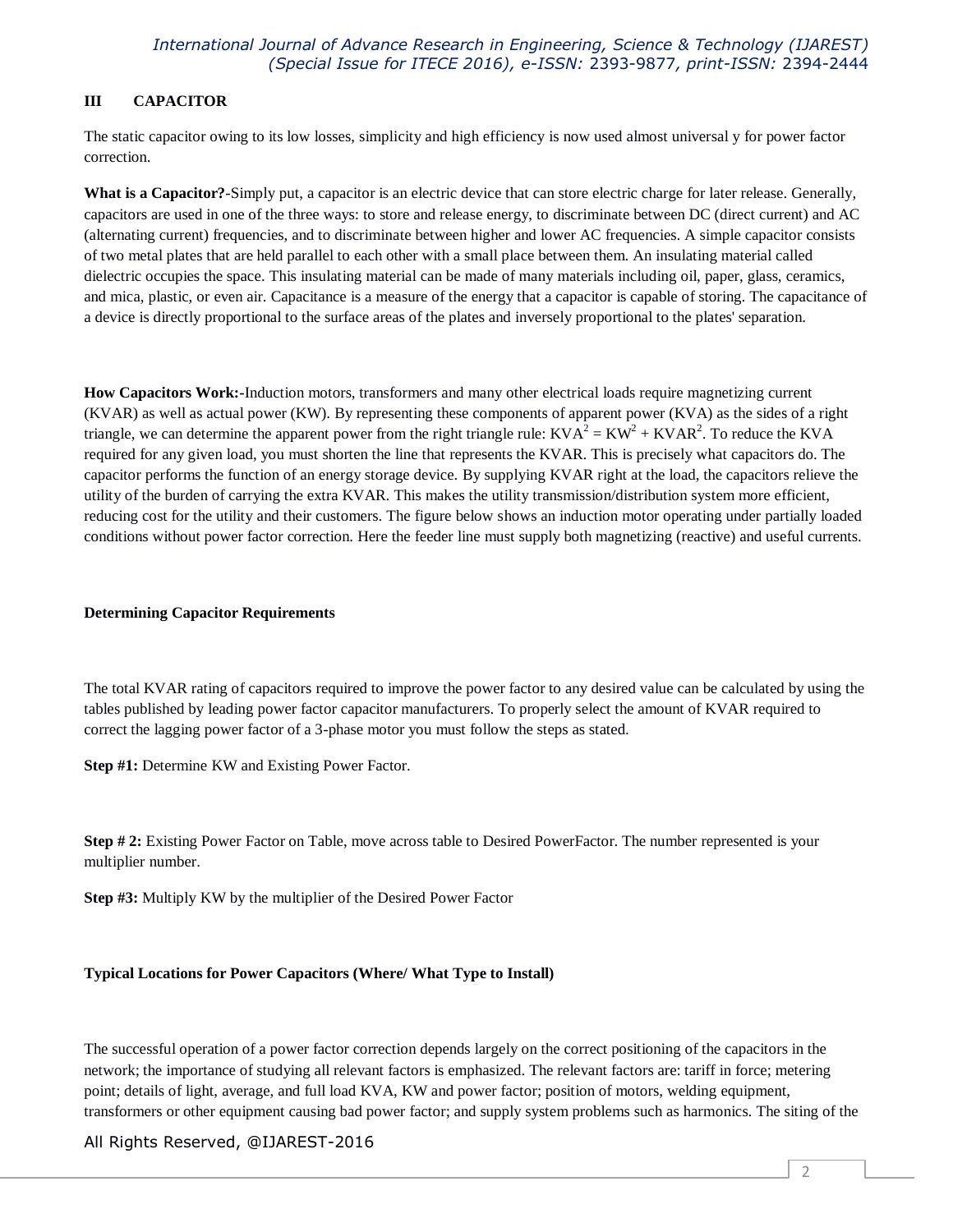capacitors, does to some extent, depends on whether each piece of equipment e.g. a motor, or a transformer, is being individual y corrected or the installation as a whole or part is being corrected as a block (generally known as bulk or group connection). In the first case the capacitor and the load (motor, transformer etc.) are as close together as possible; in the second case the capacitor is located at some convenient point in the system, such as a substation. Before power capacitors can be placed, the physical location of the utility meter should be determined since all power capacitors must be installed "downstream" of the meter.

#### **IV Total Harmonic Distortion (THD) and Power Factor (PF)**

The power factor PF for any non-sinusoidal quantities is defined by:

$$
PF = \frac{V_s I_{s1} \cos \phi_1}{V_s I_s} = \frac{I_{s1}}{I_s} \cos \phi_1
$$

is the rms value of the fundamental 60Hz component of the current. The displacement power factor (DPF, which is the same as the power factor in linear circuits with pure sinusoidal voltage and current) is defined as the cosine of the angle (angle between the fundamental-frequency (60Hz) current and voltage waveforms) which could be written as:<br> **DPF** = **CDF** 

, therefore, the power factor PF with a non-sinusoidal current is:

$$
PF = \frac{I_{\text{S}}}{I_{\text{A}}}DPF
$$

(IHI). In terms of total harmonic current distortion , the PF and (the rms value of the total current) could be

$$
PF = \frac{1}{\sqrt{1 + T H B_i^2}} D P F
$$
 (1)

$$
x_{\rm m} = x_{\rm m} \sqrt{1 + \text{TEFLZ}^2}
$$
 (2)

where

written as:

From an examination of (1) and (2), we can conclude that the power factor value decreases with any high current harmonic (IHD), content or distortion . These definitions assume that the source voltage is near sinusoidal of fundamental frequency (THD), (maximum allowable  $=5\%$ ).

#### **V Benefits of power factor correction**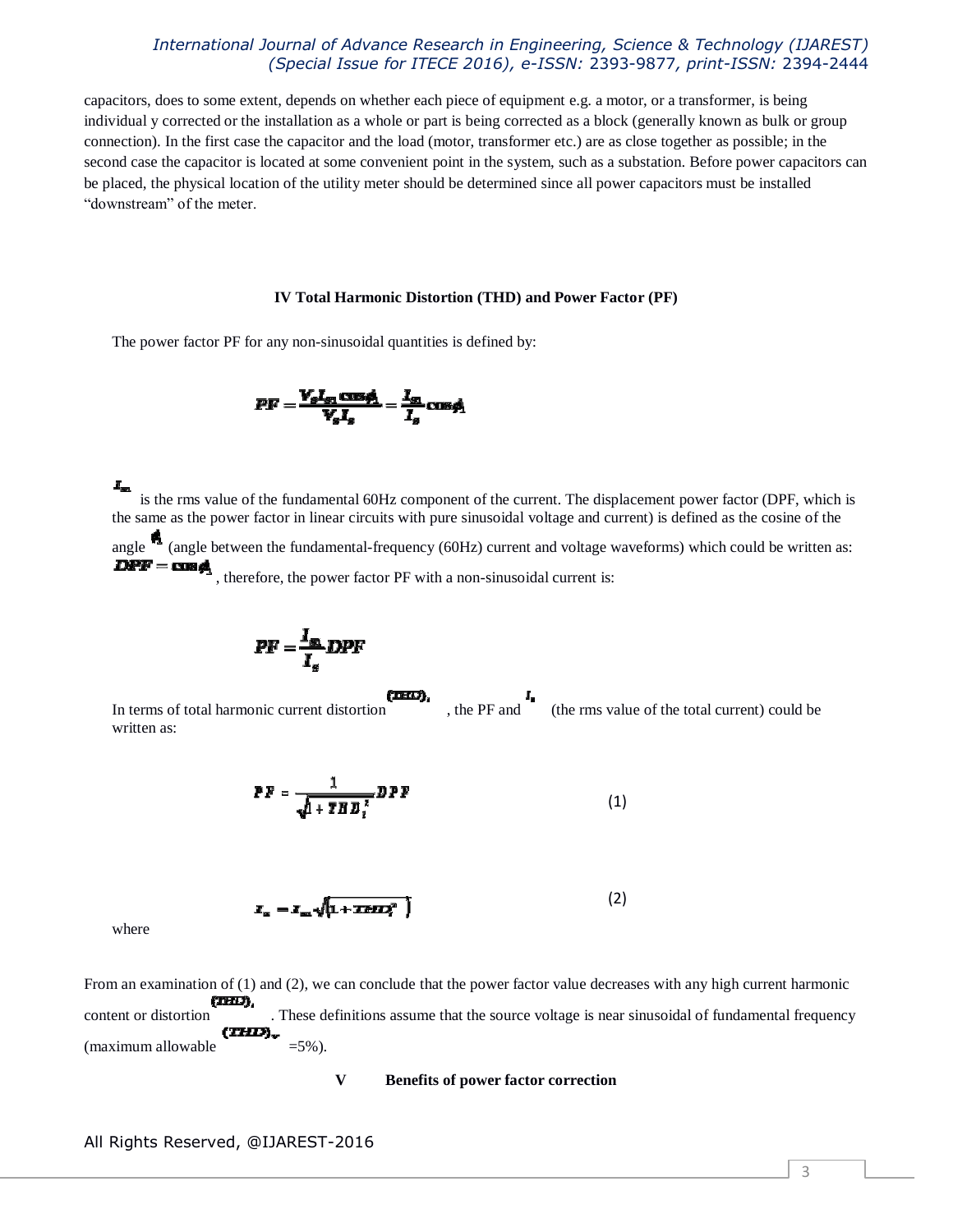- Power factor correction reduces the reactive power in a system. Power consumption and thus power costs drop in proportion.
- $\triangleright$  Effective installation use an improved power factor means that an electrical installation works more economically (higher effective power for the same apparent power).
- Improved voltage quality
- $\triangleright$  Fewer voltage drops
- Optimum cable dimensioning Cable cross-section can be reduced with improvement of power factor (less current). In existing installations for instance, extra or higher power can be transmitted.

Smaller transmission losses the transmission and switching devices carry less current, ie only the effective power, meaning that the ohmic losses in the leads are reduced

### **V I CONCLIUSION**

The power factor of a power system is the major of its economy. So, the design Engineers always attempts to make this power factor as close as to unity. Power factor decreases due to the increased usage of inductive loads**.** Therefore the power distribution companies always sets up a mandatory minimum power factor at the premises of consumers. In our state the mandatory power factor is 0.9 described by the **GujaratElectricity board.** The decrease in power factor below this reference is compensated bythe consumer based on their maximum demand and the no. of units consumed.

#### **VI REFERENCES**

- [1] A. M. Sharaf and M. A. Habli, "Demand Side Management and Energy Conservation Using Switched Capacitor Compensation", Proceedings of the International Conference ICCCP01 Muscat, Oman, Feb 2001.
- [2] A. M. Sharaf, S Abu-Azab "Power Quality Enhancement of Time Dependent Interharmonic Loads " Proceedings of the Nonth International IEEE Conference on Harmonics and Quality of Power ICHPS'2000, Orlando, FL, October 2000.
- [3] A.M. Sharaf, Caixia Guo, and Hong Huang. "A novel smart compensation for energy/power quality enhancement of nonlinear loads", Proceedings of the 1997 Canadian Conference on Electrical and Computer Engineering, CCECE, May 25-28, 1997, St. John's, Newfoundland, Canada.
- [4] W. Mack Grady, "Harmonics and how they relate to power factor", Proceedings of the EPRI Power Quality Issues and Opportunities Conference, San Diego, CA, November 1993.
- [5] A.M. Sharaf, Pierre Kreidi, "Dynamic compensation using switched/modulated power filters, " Proceedings of the IEEE Canadian Conference on Electrical and Computer Engineering CCECE 2002, Winnipeg, Manitoba, Canada, May 12-15, 2002
- [6] A.M. Sharaf, Pierre Kreidi, "Power quality enhancement and harmonic reduction using dynamic power filters," 7<sup>th</sup> International Conference on Modeling and Simulation of Electric Machines, Converters and Systems. ELECTRIMACS 2002. Montreal, Quebec, Canada, August 18-21, 2002.
- [7] A.M. Sharaf, Pierre Kreidi, "Power quality enhancement and harmonic compensation scheme for asymmetrical nonlinear loads", 10<sup>th</sup> International Power Electronics and Motion Control Conference. EPE-PEMC 2002 Cavtat & Dubrovnik, Croatia, September 9-11, 2002.
- [8] A.M. Sharaf, Pierre Kreidi, "Power quality enhancement using a unified compensator and switched filter", International Conference on Renewable Energy and Power Quality-ICREPQ'2003, Vigo-Spain, April 9-11, 2003